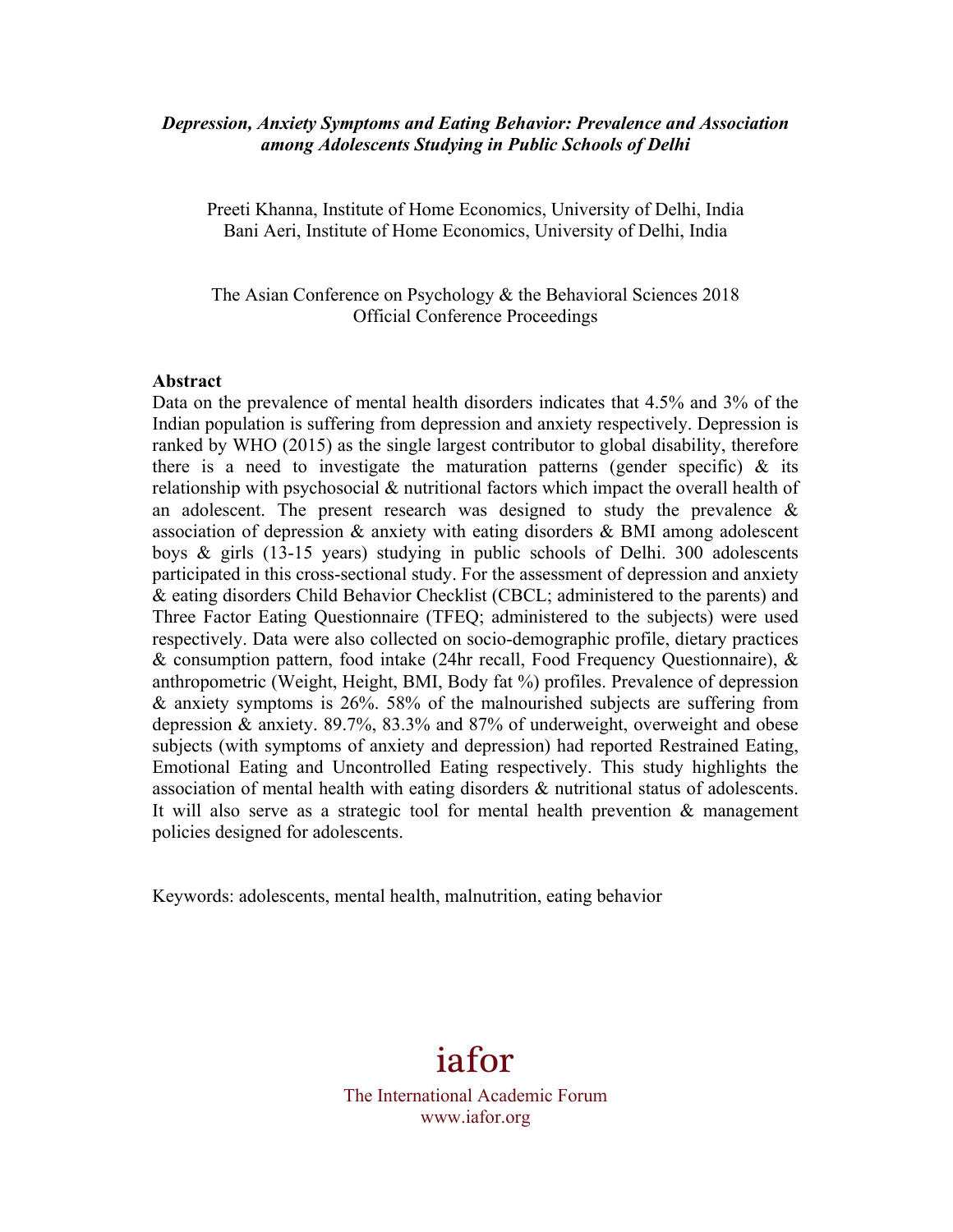#### **Introduction**

Adolescence is a critical period for onset of eating disorders. Research suggests that 90% of cases of anorexia nervosa and bulimia nervosa begin before 20 years of age (Hudson et al, 2007) whereas binge eating typically occurs during late adolescence (Marcus and Kalarchian, 2003). Apart from these disorders, many adolescents suffer from disordered eating whose symptoms are not specified. Research investigations from project EAT (Eating Among Teens) in Minnesota, involving 4700 adolescents from public schools reported that 56.9% of females and 32.7% of the males engaged in unhealthy eating behaviours, including fasting and skipping meals, as a measure to control weight (Neumark-Sztainer et al, 2002). The research findings also concluded that 3.1% girls and 0.9% boys met the criteria for a binge eating disorder and an additional 7.9% of girls and 2.4% of boys indicated subclinical levels of binge eating disorder (Ackard, et al, 2002).

Also, adolescence is a transitional life phase with the onset of depressive symptoms and mental health disorders. During preadolescence, the prevalence rate of depressive symptoms are higher in females than in males and from the age of 15 and above, rates of depression in females are nearly twice than that of their male peers. Current research evidence also concludes that eating disorders and depression are both more prevalent in females than among males during adolescence and young adulthood (Herpertz-Dahlmann et al, 2015). Cross-sectional studies have reported that, depressive symptoms during adolescence are related to an increased likelihood of participation in adverse health behaviors like smoking and suicidal ideation in adulthood. Moreover, an association between binge eating, low self-esteem, obesity and depressive symptoms is also reported. Few studies have also concluded that there is a 'reciprocal relationship' between depressive and bulimic symptoms. Shared pathways (Figure 1) of these comorbidities have also been reported. (McCaffery, 2008; Qualter et al, 2010; Ackard et al, 2011; Stice et al, 2005).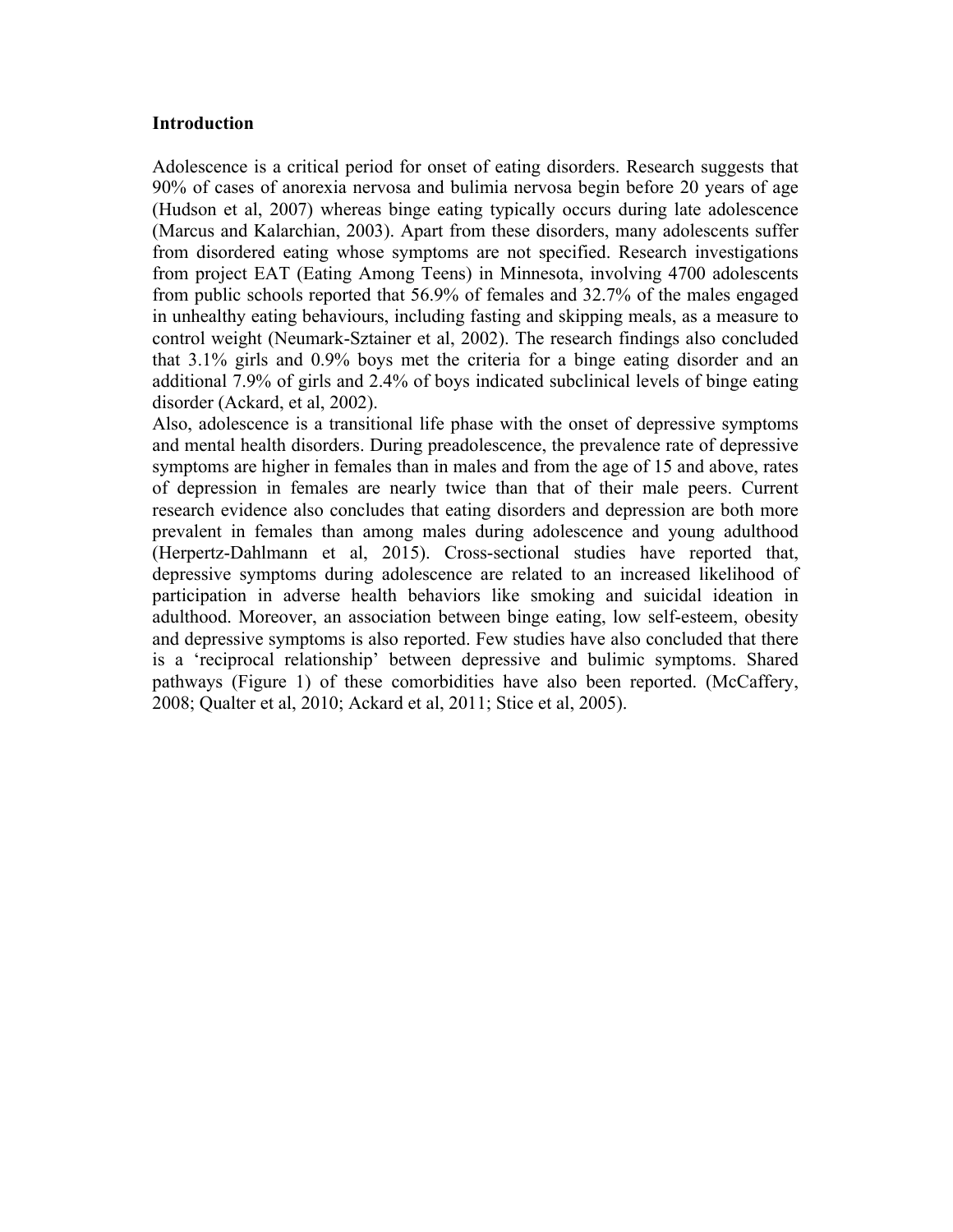

**Figure 1: Proposed mechanism of Comorbidities and Shared Pathways** *(Source: Adapted From Qualter et al, 2010; Ackard et al, 2011)*

# *Body Weight, Emotional Eating and Mental Health*

Deviance from normal weight is associated with mental health disorders, lower BMI scores relate to greater problems, more specifically to anxiety/depression and social problems, higher BMI is associated with withdrawnness (T.F.M. ter Bogt et al, 2006).

Response to negative emotions like depression, disappointment and feelings of loneliness results in inclination to eat, known as emotional eating (Gossens et al, 2008). Because of its association with higher body weight and intake of unhealthy foods, emotional eating is considered as a problematic eating style (Elfhag and Linné, 2005). Moreover, emotional eating behavior increases the risk of obesity and might be a precursor to eating disorders because of food cravings and overeating pattern (van Strien, 2007; Alberts et al, 2012). Research evidence from large cross sectional survey reports that emotional eating affects body weight status by enhancing palatable and energy-dense foods in women. Thus, abnormal eating behavior leads to high risk of weight gain in emotionally vulnerable population (Camilleri et al, 2014).

With advancing urbanization and westernization, a culture fostering both obesity (with the availability of an abundance of high-calorie food) and ideals of leanness and muscularity (supported by media coverage of television personalities and models), it is becoming hard for more and more adolescents to meet the social standards of body weight and image. The self - perception of being too heavy is the most substantial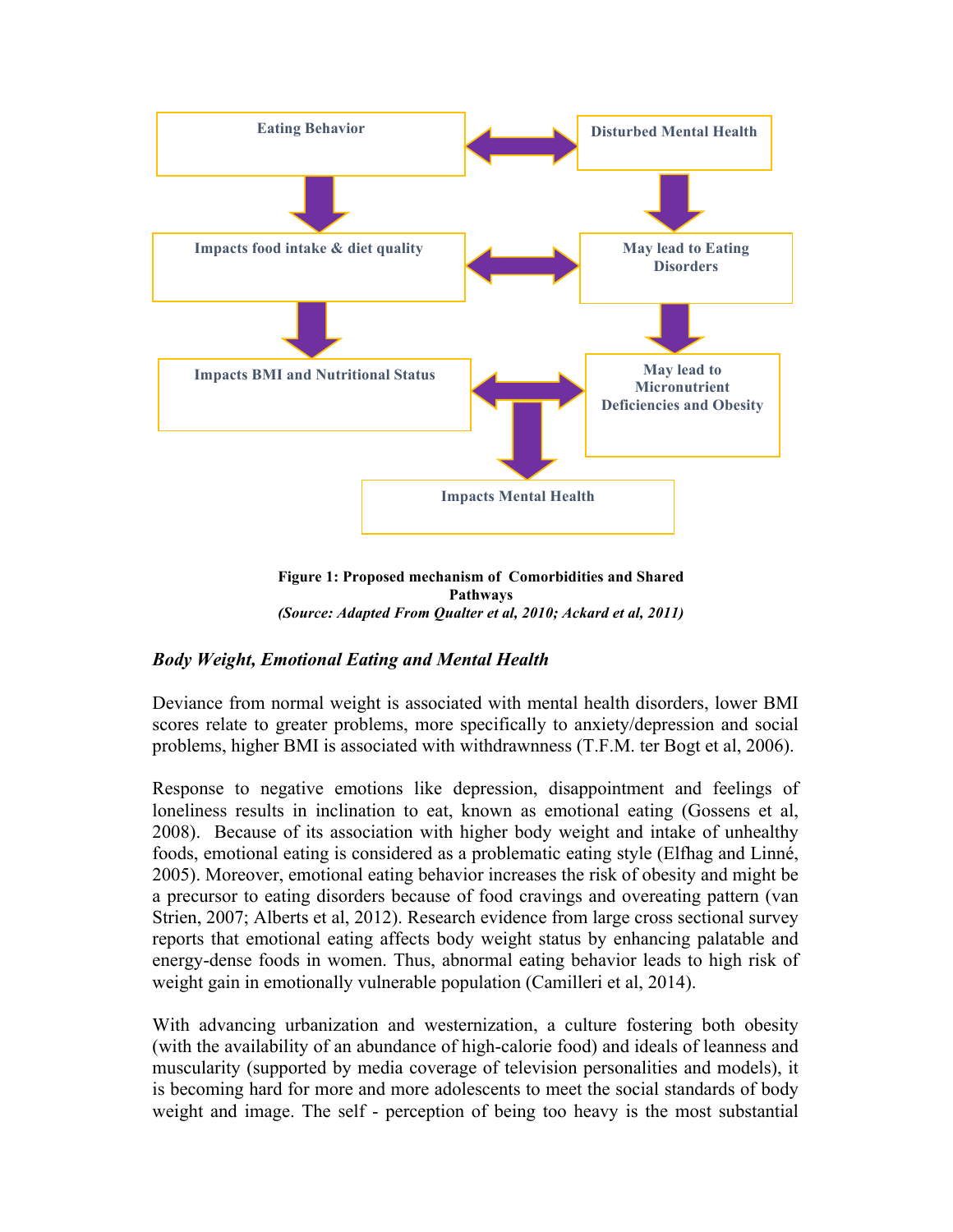trigger of wide range of mental health problems (including depression and eating disorders) in young adolescents (T.F.M. ter Bogt et al, 2006).

Taking the above mentioned research findings into consideration the present study was designed with the following objectives; to study the prevalence of depression and anxiety symptoms and eating behavior among apparently healthy adolescents and to explore the association of these disorders with Body Mass Index.

# **Methods**

# Study Population

In this cross-sectional study a sample of 300 adolescents, aged 13-15 years, studying in private schools  $(n=3)$  in Delhi from  $7<sup>th</sup>$ ,  $8<sup>th</sup>$  &  $9<sup>th</sup>$  grade were enrolled based on the inclusion-exclusion criteria. The sample size was statistically computed on the basis of prevalence of depression among adolescents, considering 95% confidence interval, relative precision of 5% and dropout rate of 10%. The study was approved by the Institutional Ethics Committee, Institute of Home Economics, University of Delhi, India.

### Inclusion Criteria

Age 13-15 years, no prior history of any disease. Apparently healthy adolescents willing to participate in the study were enlisted; subjects were enrolled only after clearly stating the aim, purpose and the motive of the study. At the end of it, only those whose parents gave a written consent (and who themselves had signed a written assent) for their child's participation in the study were selected.

### Data Collection

Prior to data collection, a pilot study was done (n=30) to pre-test the questionnaires. Information about socio-demographic profile, family history of diseases, physical activity pattern, health awareness, food intake  $\&$  consumption pattern, body image perception, locus of control and eating behavior was gathered using pre-tested two interview cum questionnaire schedules. This was followed by anthropometric (height, weight and body fat  $\%$ ), dietary intake (24 hr recall & food frequency) and mental health assessment (depression & anxiety symptoms).

### **Measures and Tools**

**Anthropometric measurements:** Height of the subjects was measured using a stadiometer in cm (to nearest 0.5cm). While measuring the height, the subjects were standing straight, with their feet together, knees straight and heels, buttocks and shoulder blades were in contact with the vertical wall. Chin was held firmly to maintain the Frankfurt plane (an imaginary line joining the targus of the ear and corner of the eye). Shoulders were relaxed and arms were hanging loosely at the sides with palms facing the thighs. Subjects were asked to take a deep breath and stand tall to aid the straightening of the spine.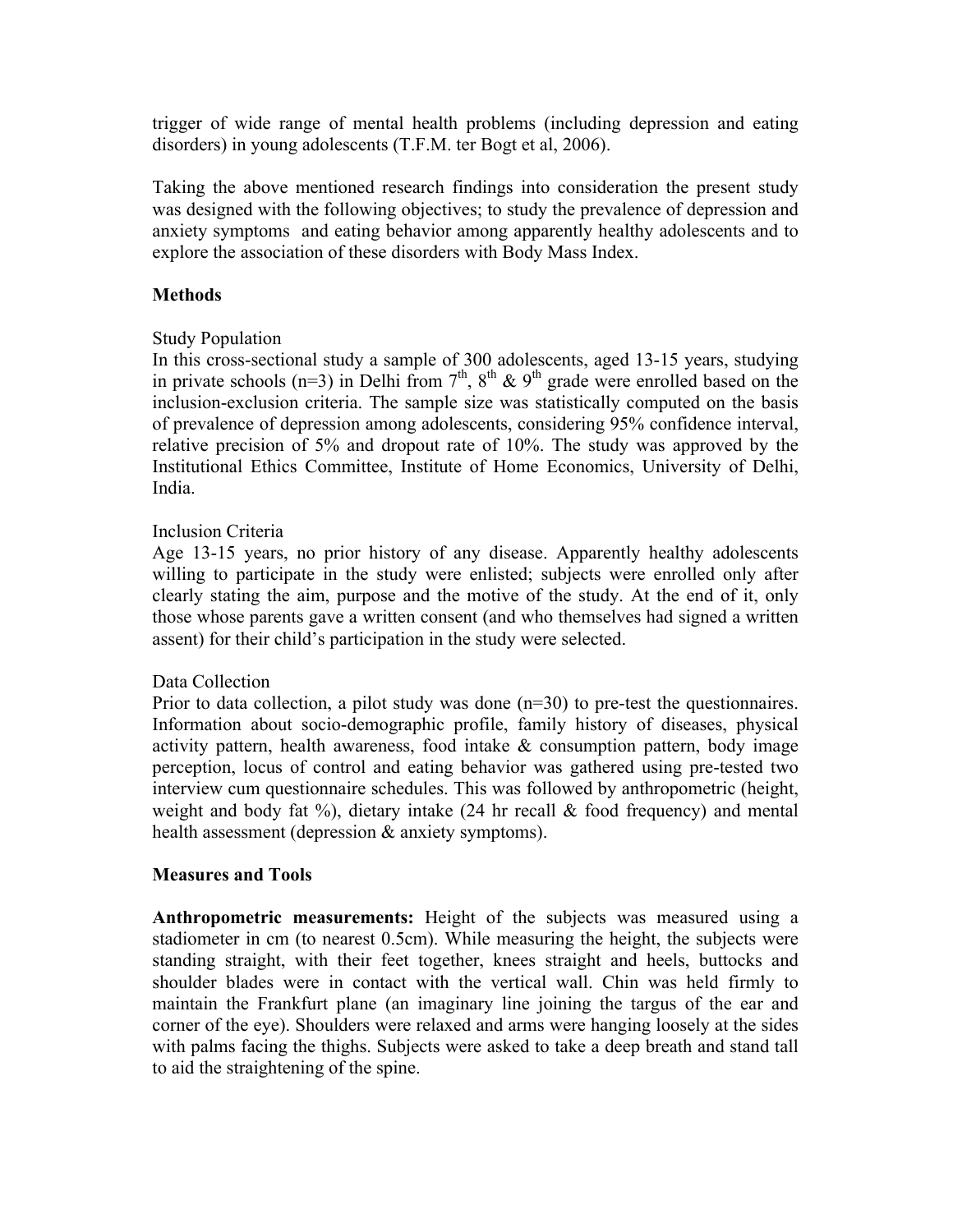For the assessment of weight and body fat percentage, TANITA's Body Fat Monitor (UM-076) was used. The scale has a patented design of electrodes (US patent no.5415176; EU patent no. 0545014) which passes a safe low level electric signal in the subject's body. It has a maximum capacity of 150kgs. Subjects were weighed bare foot, with minimal clothing. The subjects were made to stand facing ahead. They were not leaning against or holding any support, while the weight was recorded. Zero error of the weighing scale was checked and the scale was calibrated as per Legal Metrology Act (2009). To avoid variations, measurement of weight & body fat were recorded early in the morning as and when the subjects use to reach the school.

After gathering height and weight data, age and gender specific z scores Body Mass Index (BMI) were calculated and were used to define underweight (-1SD), normal weight, overweight (+1SD) and obesity (+2SD) (WHO, 2007).

# **Assessment of Mental Health Symptoms:**

For this purpose, we used the Child Behavior Checklist (CBCL) for ages 6-18 years. The CBCL was developed in the US and has been translated into 85 different languages including nine Indian languages, using a variety of translation methods (Hindi, Bengali, Gujarati, Kannada, Malyalam, Urdu etc). This was administered to the parents of the subjects. This is a standardized measure of parent-reported behavioral problems, with responses graded on a Likert scale, as 0-2. The responses are then summated as directed by the instrument to yield scores for nine behaviour syndromes. The summation of the responses of some of the individual syndromes yields scores for internalizing behaviors (IS), externalizing behaviors (ES), and overall scores for total behaviour problems (TS). Internalizing behaviors include behaviours such as anxious/depressed, withdrawn/depressed, and somatic problems; and externalizing behaviours include rule-breaking, aggression, and inattention. Higher scores for internalizing behaviors indicate an elevated level of depressive symptomatology (Achenbach and Rescorla, 2001). In the present study CBCL 6-18 (ISBN 978-0-938565-73-4) was used. Prior permissions were taken for the use of this tool from concerned authorities.

### **Assessment of Eating Behaviour:**

Three Factor Eating Questionnaire – Revised 18 (TFEQ – R 18) developed by Karlsson et al (2000) was used to distinguish different eating patterns of the subjects. It consists of 18 items measuring eating behaviour on a 4-point scale (Never/Occasionally/Often/

Always. It measures three aspects of eating behaviour i.e., **restrained eating** (conscious restriction of food intake in order to control body weight or to promote weight loss), **uncontrolled eating** (tendency to eat more than usual due to a loss of control over intake accompanied by subjective feelings of hunger), and **emotional eating** (inability to resist emotional cues).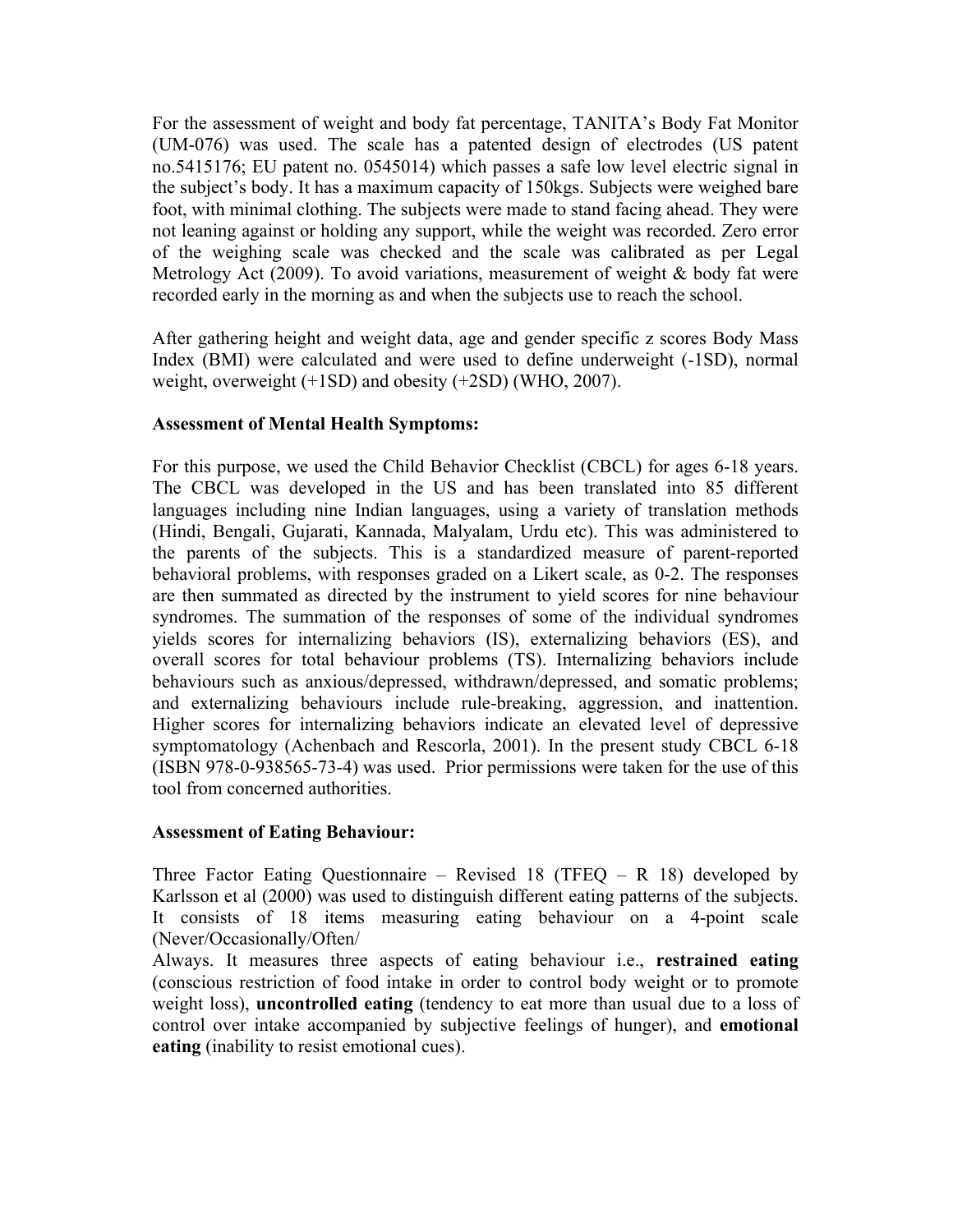# **Statistical Analysis**

Statistical analysis was performed using SPSS (Statistical Package for Social Sciences; SPSS). Mean and standard deviations were derived for numerical data. Prevalence is reported in percentages.

## **Results**

# *Socio-demographic Profile*

The socio-demographic profile of the respondents is represented in Table 1.

| <b>PARAMETER</b>            | <b>CATEGORIES</b> | TOTAL $(n = 300)$ |
|-----------------------------|-------------------|-------------------|
| AGE (years) (Mean $+/-$ SD) | $13 + (-0.5)$     | 100               |
|                             | $14 + (-0.5)$     | 100               |
|                             | $15 + (-0.5)$     | 100               |
| <b>GENDER</b>               | Males             | 150               |
|                             | Females           | 150               |
| <b>GRADE</b>                | VII               | 100               |
|                             | <b>VIII</b>       | 100               |
|                             | IX                | 100               |
| <b>TYPE OF FAMILY</b>       | Nuclear           | 156               |
|                             | Joint             | 140               |
|                             | Single Parent     | 4                 |
| z-scores for BMI $n$ (%)    | Underweight       | 55(18.5)          |
|                             | Normal Weight     | 163(54.3)         |
|                             | Overweight        | 22(7.3)           |
|                             | Obesity           | 60(20)            |

**Table 1: Socio-demographic profile of the study population**

Out of 300 adolescents, 150 were males and 150 were females studying in  $7<sup>th</sup>$ ,  $8<sup>th</sup>$  &  $9<sup>th</sup>$  grade of the schools; 156, 140 and 4 subjects' belonged to nuclear, joint and single parent families respectively. Average age of the subjects was  $14 + (-0.5)$  years. As far as nutritional status is concerned, BMI of the subjects ranged from -1SD to +2SD  $(16.5-31.5 \text{ kg/m}^2)$ .

### *Prevalence of Mental Health Symptoms*

Prevalence rates of the mental health disorders are represented in Table 2. Based on the responses of the parents, the overall prevalence of depression and anxiety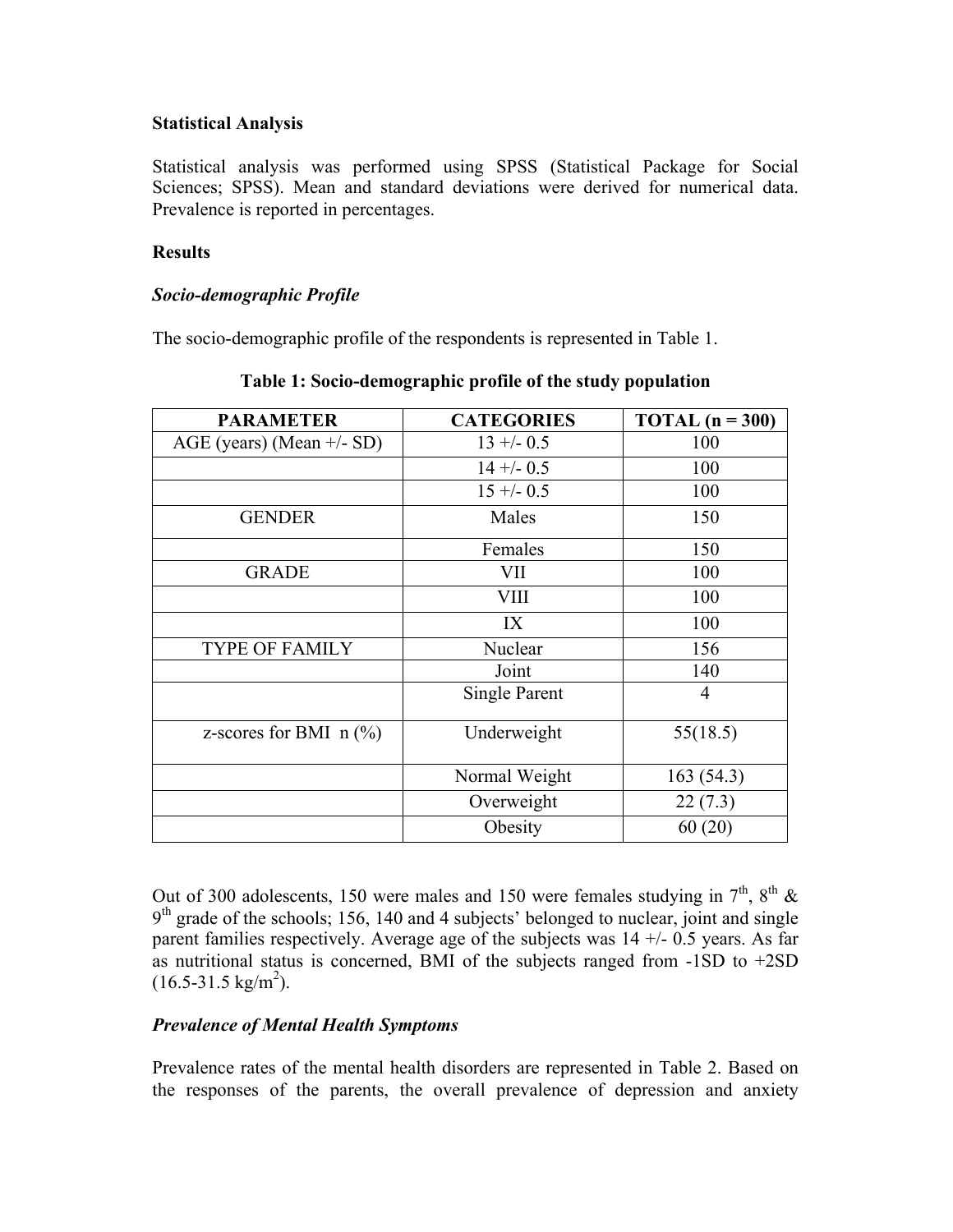symptoms was 26%. These disorders were affecting more females (36.4%) than males  $(27.5\%)$ .

| <b>PREVALENCE</b>         | <b>TOTAL</b>  | <b>BOYS</b> | <b>GIRLS</b> |
|---------------------------|---------------|-------------|--------------|
|                           | $n = 300$ (%) | $n=150(%)$  | $n=150(%)$   |
| Depression $&$<br>Anxiety | 78 (26)       | 41 (27.5)   | 55 (36.4)    |

**Table 2: Prevalence of mental health symptoms among study population**

# *Distribution of Mental Health Symptoms according to BMI categories*

*(a) Prevalence of depression and anxiety symptoms in various BMI categories* Prevalence of depression and anxiety according to four BMI categories is represented in Table 3. It is interesting to note that, an equal percentage of the subjects with depression and anxiety symptoms were falling in underweight (25.20%) and obese (25.27%) categories. On the other hand only 4.62% subjects in the normal weight category are assessed with depression and anxiety symptoms.

| categories among study population |                                |                       |                                  |                      |  |  |
|-----------------------------------|--------------------------------|-----------------------|----------------------------------|----------------------|--|--|
| <b>PARAMETER</b>                  | <b>UNDER</b><br>WEIGHT<br>n(%) | <b>WEIGHT</b><br>n(%) | <b>NORMAL OVERWEIGHT</b><br>n(%) | <b>OBESE</b><br>n(%) |  |  |
| <b>Depression</b><br>& Anxiety    | 39(25.20)                      | 7(4.62)               | 12(7.96)                         | 39<br>(25.27)        |  |  |
| Boys $(n =$                       | 16                             | 2(1.67)               | 6(4.02)                          |                      |  |  |

41)

Girls ( $n =$ 55)

 $(10.7)$ 

# **Table 3: Distribution of prevalence of depression and anxiety symptoms in BMI categories among study population**

### **Prevalence and association of eating behavior with BMI and Mental Health Symptoms**

23 (14.7) 5 (2.95) 6 (3.94) 21(14.2)

 $(11.07)$ 

As discussed in Table 4, it is interesting to note that 89.7% of underweight subjects (with symptoms of anxiety and depression) had reported Restrained Eating, 83.3% of overweight subjects (with symptoms of anxiety and depression) had reported Emotional Eating and 87% of obese subjects (with symptoms of anxiety and depression) had reported Uncontrolled Eating.

Restrained Eating pattern was observed more in females whereas Uncontrolled Eating is observed more in male subject.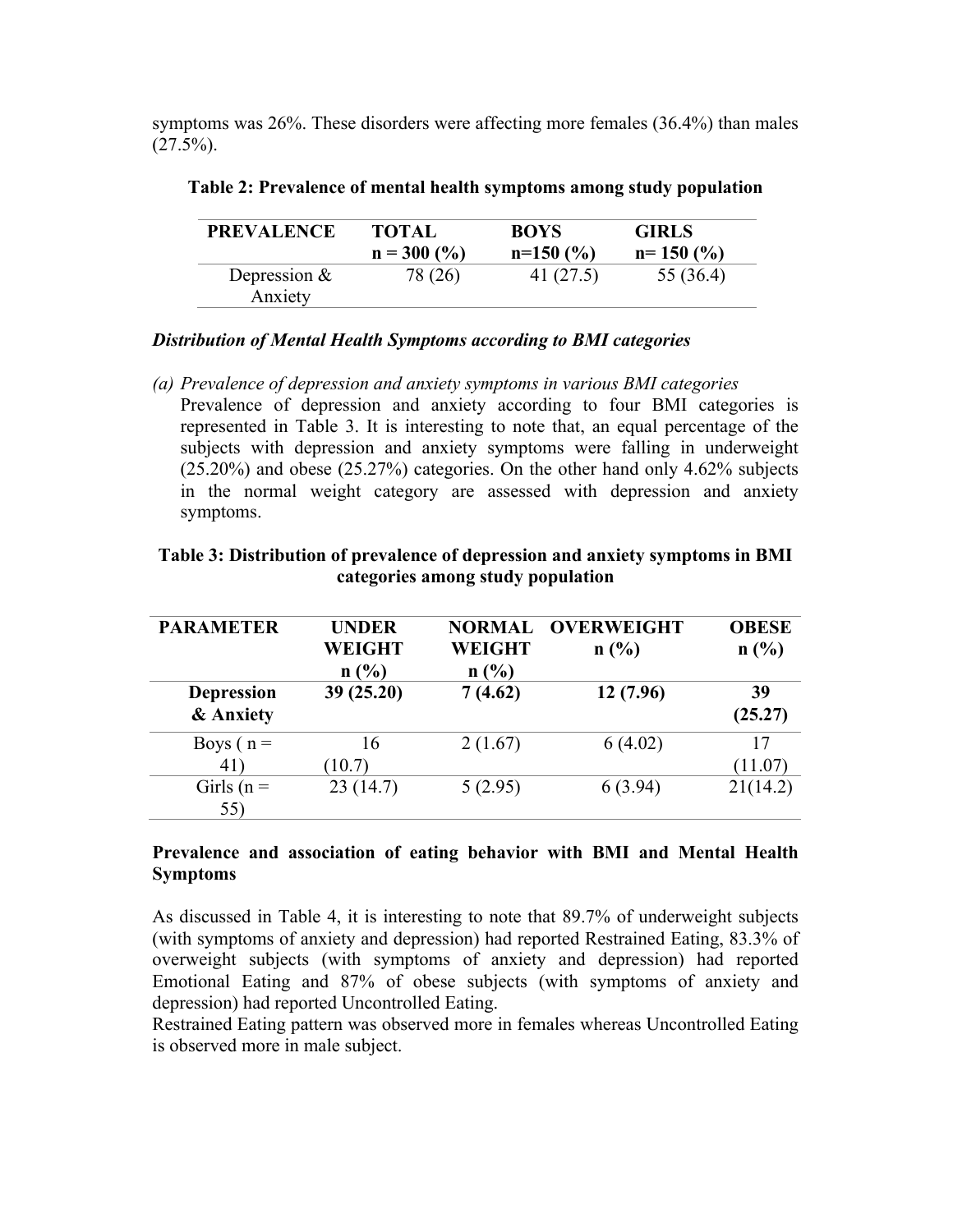| Eating Behaviour $\longrightarrow$                                             | <b>Restrained</b><br><b>Eating</b> | <b>Emotional</b><br><b>Eating</b> | Uncontrolle<br>d |
|--------------------------------------------------------------------------------|------------------------------------|-----------------------------------|------------------|
| <b>BMI</b> Category (with<br><b>Depression and</b><br><b>Anxiety Symptoms)</b> | n(%)                               | n(%)                              | Eating<br>n(%)   |
| Underweight                                                                    | 35(89.7)                           | 2(5.1)                            | 2(5.1)           |
| Normal Weight                                                                  | 3(42.8)                            | 2(28.5)                           | 2(28.5)          |
| Overweight                                                                     |                                    | 10(83.3)                          | 2(16.6)          |
| Obese                                                                          |                                    | 5(12.8)                           | 34(87.1)         |

# **Table 4: Distribution and prevalence of eating behavior under BMI categories (with mental health symptoms) among study population**

# **Quality of Diet Consumed**

After assessing the 24 hour recalls and food frequency questionnaire of these subjects following observations were recorded. The diets

- **-** were high in Saturated Fatty Acids (SFAs), Simple Sugars and Salt
- **-** had high Glycemic Index (GI) foods
- **-** were in dietary fibre and micronutrients
- **-** were lacking in Omega-3 Fatty Acids

Research has supported the fact that diets with high GI foods impact the release of serotonin, high in saturated fat and low in omega -3 fatty acids increase free radical production (oxidative damage) which further impacts the release of Brain Derived Neurotropic Factor (BDNF), low in dietary fibre and high in sodium is itself a risk factor for development of obesity (inflammation process of the cells in obesity and depression are reported to be similar) (McIntyre, et al, 2010; Seaquist & Anderson, 2013; Wurtman et al, 2003).

### **Conclusions**

Human eating behavior develops rapidly from infancy to school age. Eating is necessary for survival but it can be perturbed leading to under nutrition, over nutrition and eating disorders. Complex interplay between child's motor, sensory & socioemotional capability, neural reward systems and homeostatic mechanism are involved in development of feeding in humans. In addition to this, influence of parents & social environment (food environment) influence the development of eating behavior. Normal development of eating behavior should lead to adequate but not excessive or inadequate weight gain during childhood. Rapid expansion of new research in this field have lead to evidence-based prevention and treatment strategies for under nutrition, over nutrition and eating disorders in children & adolescents (Gahagan, 2012).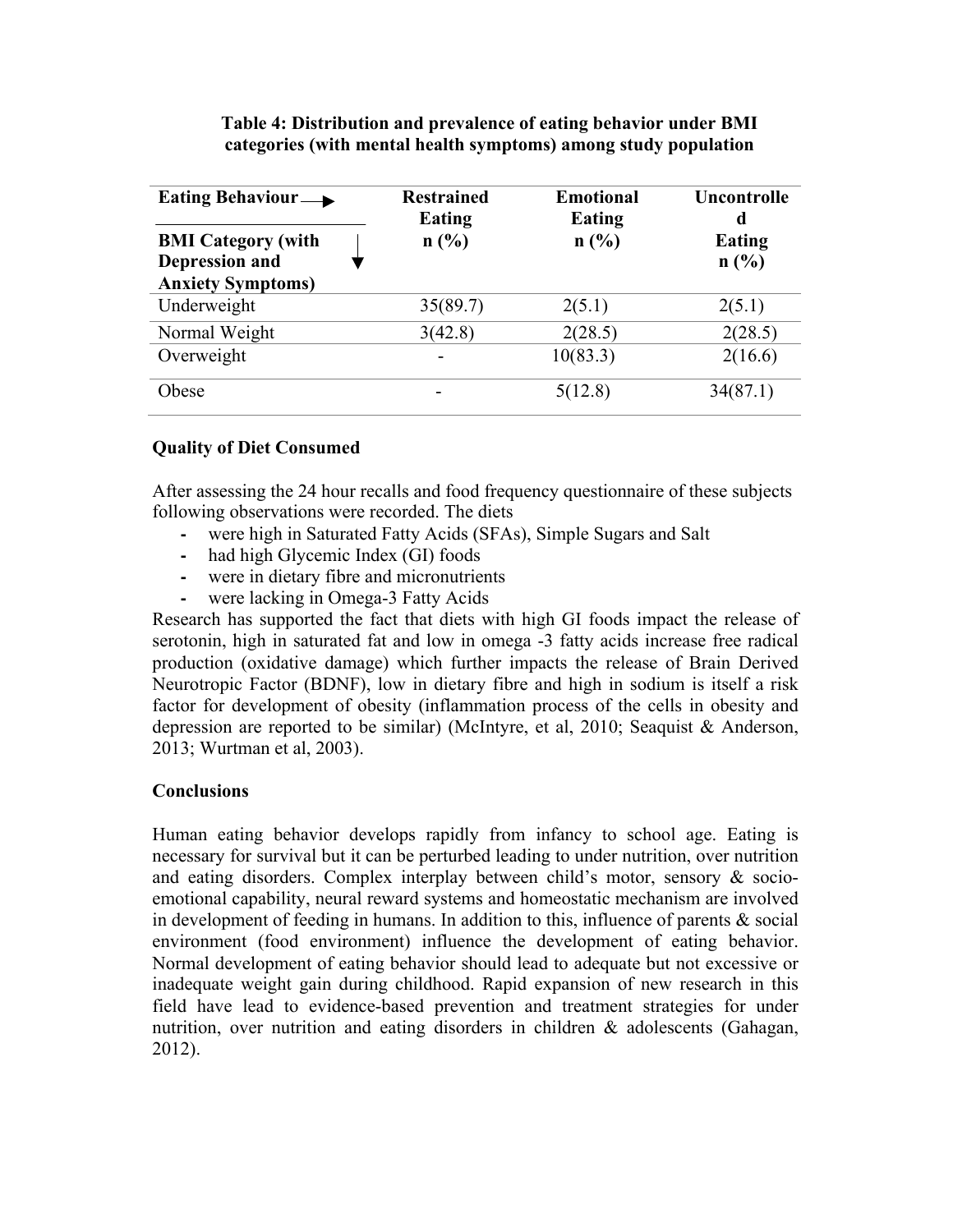Also**,** eating behaviour is a modifiable risk factor for the onset of mental health disorders. Research suggests that noticeable food patterns which precede depression are the same as those occurring during depression (Rao, 2008).

Puberty is considered one of the critical risk periods for the development of eating disorders with associated mental health disorders. Traditional researches have focused on the psychosocial effects (increased body dissatisfaction) of physical changes associated with puberty (increased adiposity) & potential consequences for onset of eating disorders (Fornari & Dancyger, 2003).

According to American Psychiatric Association (2000) the incidence of disordered eating increases dramatically during puberty. Additionally, puberty onset marks a developmental shift in the relationship between biological & environmental influences on disordered eating.

The present ongoing study highlights the association of mental health symptoms and eating behavior with nutritional status of adolescents. As per the preliminary data, it is observed that a relationship exists between mental health symptoms, eating behavior and diets of the adolescents. BMI is assessment of nutritional status, which is impacted by food intake and eating behavior. An individual's food intake further impacts his brain development & mental health status. After the results are concluded, the study will serve as a strategic approach for mental health prevention  $\&$ management policies designed for adolescents.

The study adds to the growing body of nutritional neuroscience as diet and nutrition offer key modifiable risk factors for the prevention and management of mental health disorders. This further needs to framed into public health policies and programs.

### **Acknowledgements**

We would like to acknowledge the support and participation from subjects and their parents during the study.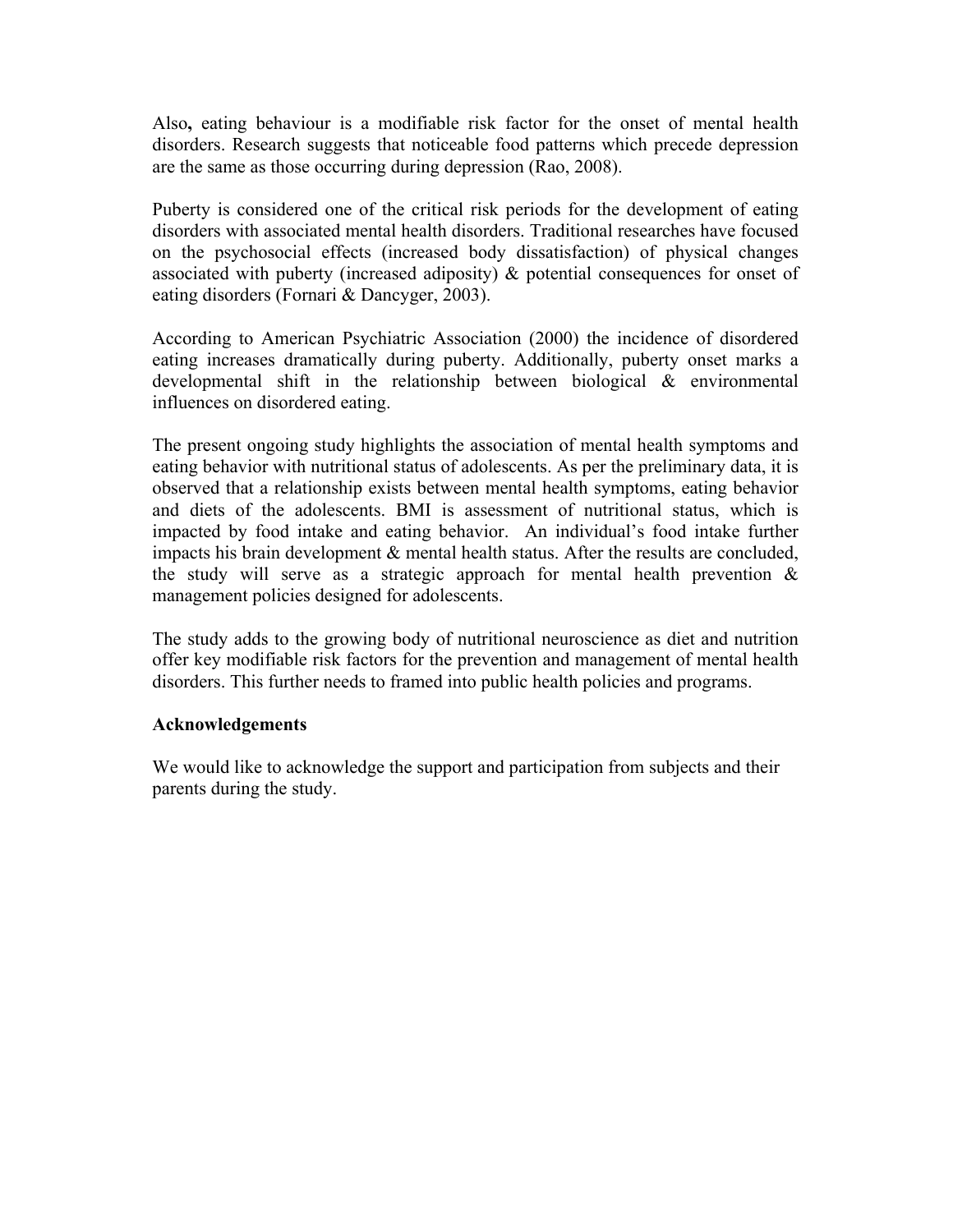### **References**

Ackard DM, Neumark-Sztainer D, Story M, Perry C. (2003). Overeating among adolescents: Prevalence and associations with weight-related characteristics and psychological health. Pediatrics, 111, 67–74.

Alberts HJ, Thewissen R, Raes L. (2012). Dealing with problematic eating behaviour. The effects of a mindfulness-based intervention on eating behaviour, food cravings, dichotomous thinking and body image concern. Appetite, 58, 847-51.

American Psychiatric Association (2000). Diagnostic and Statistical Manual of Mental Disorders - Text Revision (DSM-IV TR). Handbook of Psychiatric Measures. American Psychiatric Association: Washington DC.

Camilleri GM, Méjean C, Kesse-Guyot E, Andreeva VA, Bellisle F, Hercberg S, Péneau S. (2014). The associations between emotional eating and consumption of energy-dense snack foods are modified by sex and depressive symptomatology. J Nutr, 144, 1264-73.

de Onis M, Onyango AW, Borghi E, Siyam A, Nishida C, Siekmann J. (2007). Development of a WHO growth reference for school-aged children and adolescents. Bulletin of the World Health Organization, 85, 660-7.

Elfhag K, Linné Y. (2005). Gender differences in associations of eating pathology between mothers and their adolescent offspring. Obes Res, 13, 1070-6.

Fornari V, Dancyger IF. (2003). Psychosexual development and eating disorders. Adolesc Med, 14, 61-75.

Gahagan S. The Development of Eating Behavior - Biology and Context. (2012). J Dev Behav Pediatr, 33, 261–271.

Goossens L, Braet C, Vlierberghe VL & Mels S. (2009). Locus of control over eating in overweight youngsters: the role of anxiety, depression and emotional eating. Eur Eat Disorders Rev. 17, 68-78.

Hudson JI, Hiripi E, Pope HG Jr, Kessler RC. (2007). The prevalence and correlates of eating disorders in the National Comorbidity Survey Replication. Biol Psychiatry, 61, 348-58.

Marcus MD, Kalarchian MA. (2003). Binge eating in children and adolescents. Int J Eat Disord, 34, S47-57.

McCaffery JM, Papandonatos GD, Stanton C, et al. (2008). Depressive symptoms and cigarette smoking in twins from the National Longitudinal Study of Adolescent Health. Health Psychol, 27, S207-15.